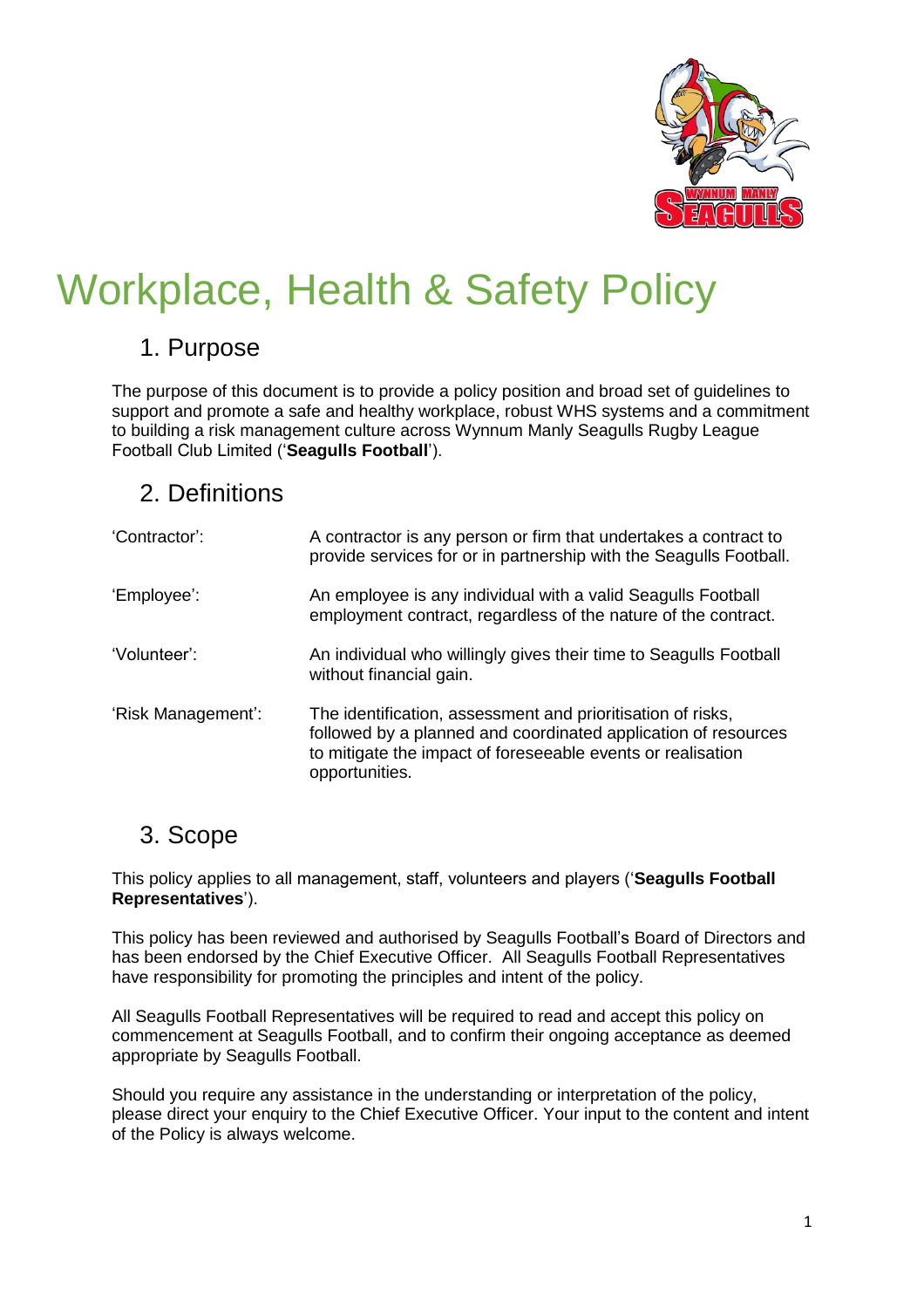

## 4. Policy

Seagulls Football is committed to providing our employees, visitors, contractors and members of the public with a safe and healthy work environment, ensuring the delivery of an outstanding risk-managed rugby league club. We believe that safety and wellbeing is fundamental to everything that we do, and recognise that the unique nature of our game and its passionate supporters require dynamic safety systems and committed risk leadership.

To meet this challenge, the Seagulls Football has initiated a risk management framework that will embed a best practice and proactive safety culture. The risk management framework will be driven by capable leaders that embody the Seagulls Football's core values of Greatness, United, Leadership, Loyalty, Selfless. More specifically, the risk management framework will:

- *Integrate* health, safety and risk management into Seagulls Football's strategic planning.
- *Allocate* resources to effectively manage health and safety risk.
- **Develop** the competence of our people and the confidence of the clubs to ensure they have the skills to effectively risk-manage all aspects of their work, trainings and match days.
- *Consult* and engage our people and the clubs in a culture of cooperation, initiative and shared responsibility.
- *Set* health & safety objectives and targets as part of Seagulls Football's planning processes.
- *Measure* health & safety performance to monitor progress and report improvements to Seagulls Football's Board.
- *Maintain* systems to identify and effectively control health & safety risk.
- *Comply* with all applicable health & safety laws, regulations and standards.
- *Audit* and *review* health & safety management systems with a commitment to continuous improvement and advancing Seagulls Football's health and safety culture.